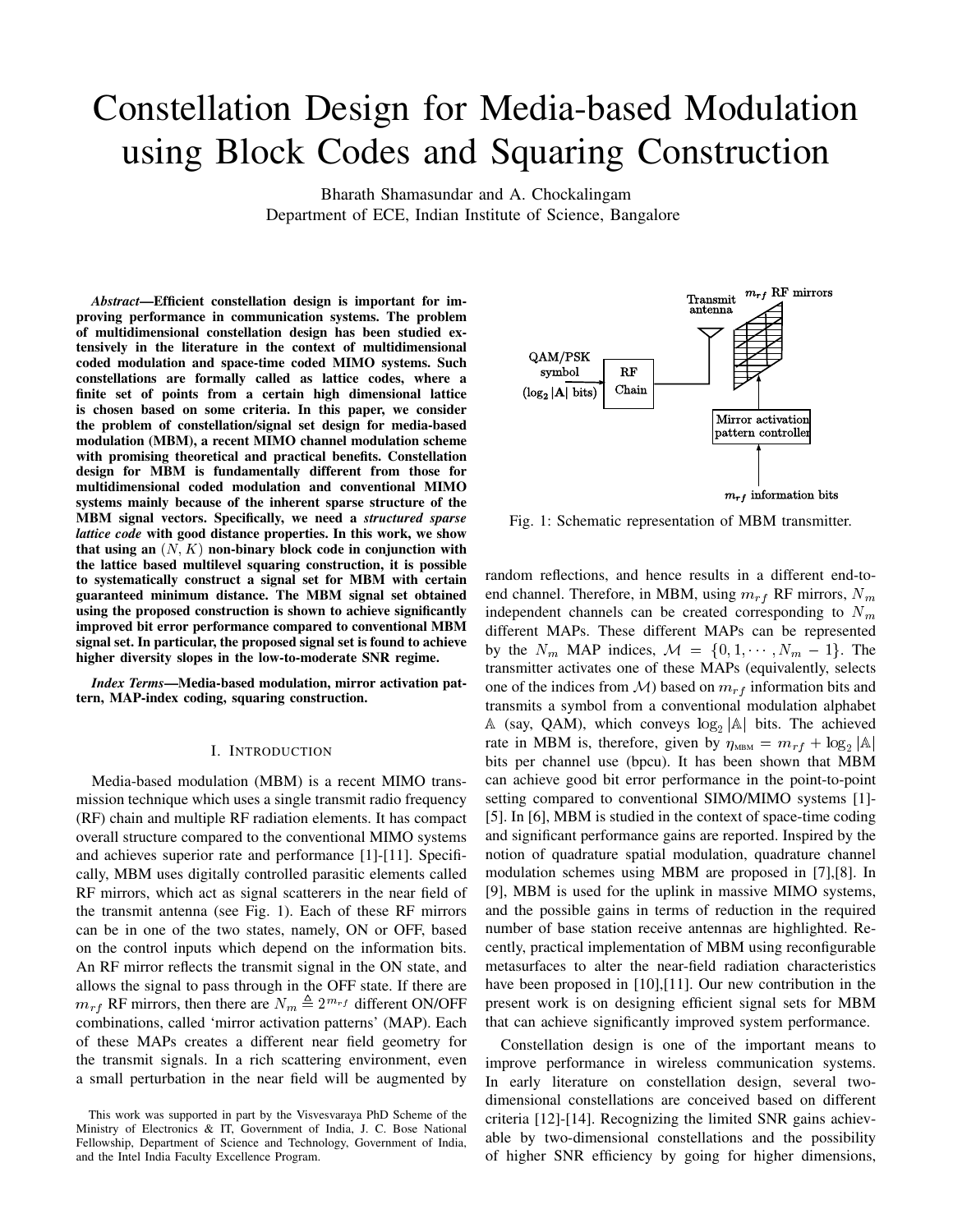efficient multidimensional constellations are proposed in the literature [15]-[17]. The general framework of constellation design is formalized by defining the notion of a lattice code, and several efficient methods for constructing lattice codes are presented in the literature in the context of multidimensional coded modulation and MIMO systems [15]-[22]. In the present work, we consider the problem of constellation design for MBM, which is a recently proposed MIMO channel modulation scheme, described briefly in the earlier part of this section. The constellation design for MBM is fundamentally different from those described above mainly because of the sparse nature of the MBM signal vectors. Although some techniques can be borrowed from the previous literature, only marginal gains are possible if sparsity is not explicitly taken into account while designing the constellation. Specifically, we need good *structured sparse lattice codes* in higher dimensions to achieve high SNR efficiency in MBM. To this end, the contributions of this paper can be summarized as follows.

- The problem of constellation design with constraints on the sparsity of signal vectors has not been addressed in the conventional MIMO literature. Since the sparsity arises naturally in MBM, we formulate the constellation design problem for MBM by explicitly considering the sparsity constraints to achieve improved distance properties. Specifically, we consider the design of structured sparse multidimensional constellation, where the elements of the constellation are the joint MBM vectors to be transmitted in  $N$  channel uses, i.e., MBM blocks formed by concatenating N MBM vectors.
- Next, we show that using non-binary block codes [23] in conjunction with the lattice based constructions [18],[19], it is possible to design constellation (signal set<sup>1</sup>) for MBM with superior distance properties. We give one such construction of the MBM signal set using the notions of *MAP-index coding* and *multilevel squaring construction*.
- We derive upper bound on the bit error rate (BER) and the asymptotic diversity gain achieved by MBM using the proposed signal set, both of which are verified by simulations.
- Finally, we present simulation results that demonstrate the SNR gain achieved by the proposed signal set. For example, an MBM system of rate 3 bpcu using the proposed signal set achieves a BER of  $10^{-4}$  at an SNR of 6 dB, while the conventional MBM signal set requires 12 dB to achieve the same BER performance. The improved distance properties of the proposed signal set are also numerically demonstrated.

The rest of the paper is organized as follows. Section II provides the necessary preliminaries for the squaring construction, which is used in the latter section for MBM signal set design. The formulation of the signal set design problem, the proposed signal set, and its distance properties are presented in Sec. III. The BER upper bound and the diversity analysis of MBM using the proposed signal set are presented in Sec. IV. Results and discussions are presented in V, and conclusions are presented in Sec. VI.

## II. PRELIMINARIES

In this section, we present the notions of partitions, partition chains, partition distance lemma, and the squaring construction [18],[19]. These notions will be used in the next section for the MBM constellation design.

Consider a discrete, finite set S. An M-way *partition* of the set S is specified by M disjoint sets  $T(b)$ , such that their union is the set S. Here, b is the *label* for the subset  $T(b)$ , which uniquely identifies the subset. This can be an integer labeling, in which case b can take values  $0, 1, \dots, M - 1$ . If  $M = 2^K$ , for some  $K \in \mathbb{Z}_+$ , then we can use binary labelings of K bits. The partition of S into  $T(b)$  is denoted by  $S/T$ , with the *order* of partition  $|S/T| = M$ . For example, consider the set  $S =$  $\{-4, -3, \dots, 0, \dots, 3, 4, 5\}$ , which is a subset of integers. A two way partition of this set into odd and even integers is  $T(0) = \{-3, -1, 1, 3, 5\}$  and  $T(1) = \{-4, -2, 0, 2, 4\}$ . The order of partition here is  $|S/T| = 2$ .

An *m*-level partition is denoted by  $S_0/S_1/\cdots/S_m$  and is obtained by first partitioning  $S_0$  into  $S_1(b_0), b_0 = 0, \dots, M_1$ 1, then partitioning each  $S_1(b_0)$  into  $S_2(b_1), b_1 = 1, \cdots, M_2$ 1, and so on. Here,  $M_1$  is the order of the partition  $S_0/S_1$ ,  $M_2$  is the order of the partition  $S_1/S_2$ , and so on. An  $m$ -level partition is generally labeled using  $m$ -part label  $\mathbf{b} = (b_0, b_1, \dots, b_m)$ , where  $b_j$  is the label for the partition  $S_j/S_{j+1}$ . In other words, specifying the m-level partition b uniquely identifies a set from the partition  $S_0/S_1/\cdots/S_m$ . Further, the subsets at jth level are identified by the first  $j$ parts of the label  $(b_0, \dots, b_j)$ . If  $|S_0/S_1| = M_1$ ,  $|S_1/S_2|$  =  $M_2, \cdots, |S_{m-1}/S_m| = M_m$ , then the order of partition  $S_0/S_m$  is the product of the orders at each level, i.e.,  $|S_0/S_m| = M_1M_2 \cdots M_m$ . For example, if  $|S_0/S_1| = 2$  and  $|S_1/S_2| = 3$ , then  $|S_0/S_2| = 2 \cdot 3 = 6$ .

Another important notion is that of a *distance* metric defined on a discrete set. If  $s$  and  $s'$  are two elements of  $S$ , then the distance between them is denoted by  $d(s, s')$ , which is equal to zero only if  $s = s'$  and greater than zero otherwise. The *minimum distance* of the set, denoted by  $d(S)$ , is the minimum  $d(s, s')$  for  $s \neq s'$ . For a partition  $S/T$ , the distance metric of S carries over to its subsets  $T(b)$ . The minimum distance of the partitioned sets  $T(b)$  is defined as the least minimum distance among  $d(T(b))$ . In the present work, we are interested in the partition  $S/T$  such that  $d(T) > d(S)$ . If  $T(b)$  and  $T(b')$ are subsets of S, then the *minimum subset distance*  $d(b, b')$  is equal to  $d(T(b))$  if  $b' = b$ , otherwise,  $d(b, b')$  is the minimum distance between the distinct elements of the subsets  $T(b)$  and  $T(b')$ . We now state an important result known as the *partition distance lemma*, which gives the lower bound on the distance between any two subsets in an  $m$ -level partition chain.

**Lemma II.1.** *If*  $S_0/S_1/\cdots/S_m$  *is an m-level partition chain with distances*  $d(S_0)/d(S_1)/ \cdots /d(S_m)$ , and  $S_m(\mathbf{b})$  and  $S_m(\mathbf{b}')$  are subsets with multipart labels **b** and **b**', respec*tively, then the subset distance* d(b; b 0 ) *is lower bounded by*  $d(S_j)$ , where if  $\mathbf{b} \neq \mathbf{b}'$ , j is the smallest index such that  $b_j \neq b'_j$ , while if  $b = b'$ , j is equal to m.

<sup>&</sup>lt;sup>1</sup>The terms constellation and signal set are interchangeably used in the paper.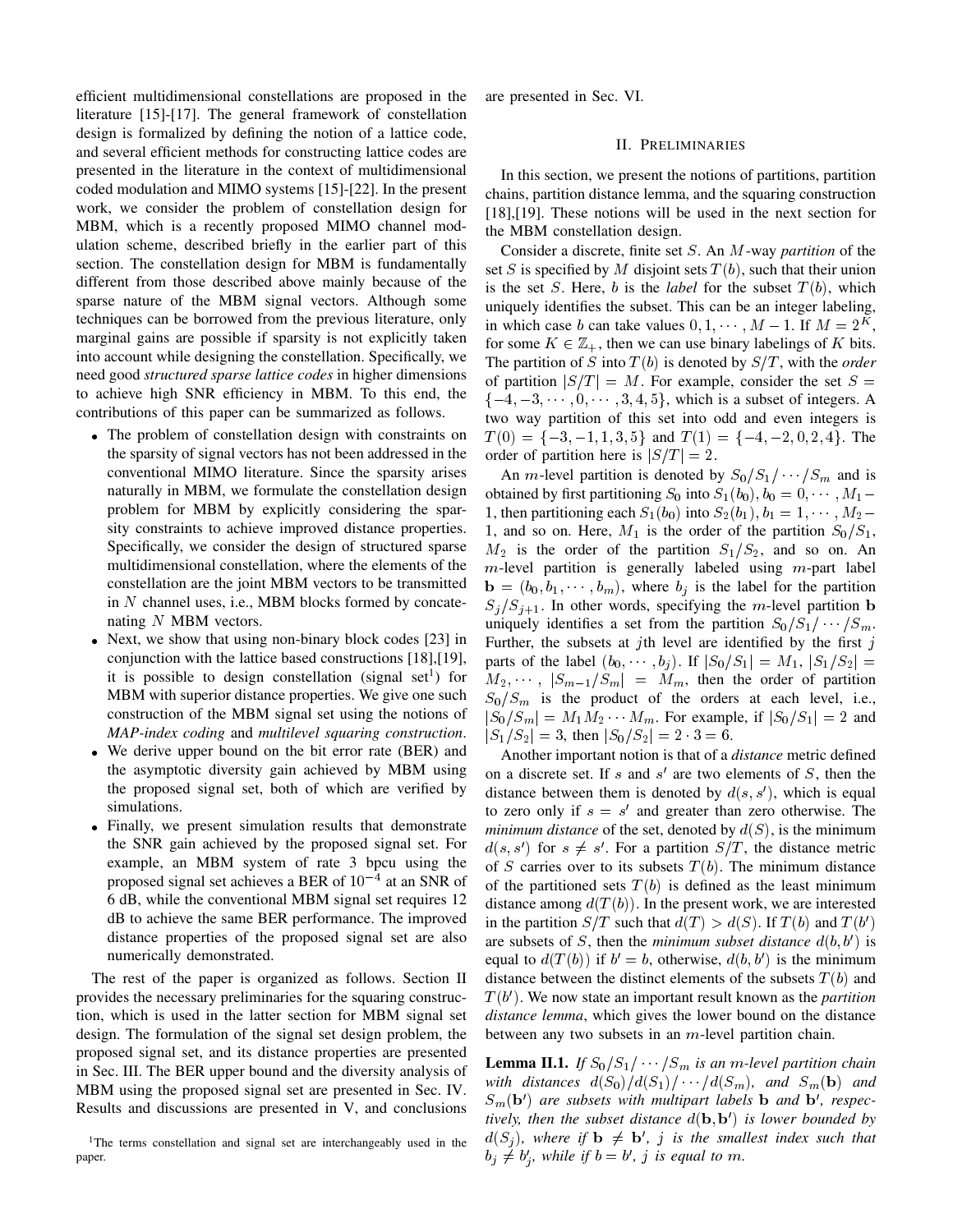This result can be visualized in the form of a binary tree, where the multipart labels are associated with different branches of the tree and the distance between any two subsets depends on which stage the two subsets diverge in the binary tree.

In general, a distance measure is useful if it has *additivity property*. Specifically, if S is a set of N-dimensional vectors  $s \in S$ , then the additive property of the distance requires that the distance between any two vectors  $s$  and  $s'$  in  $S$  is equal to the sum of distances between each of their components  $s_i$  and  $s'_{i}$ ,  $i = 1, \dots, N$ . It is well known that the squared Euclidean distance naturally has the additive property.

We now present the idea of *squaring construction*, which gives a method of constructing new sets from a given set such that the constructed sets ensure a certain minimum distance greater than that of the set we start with. The squaring construction can be described as follows.

If S is a disjoint union of M subsets  $T(b)$ ,  $b = 0, \dots, M -$ 1, then the squaring construction is defined as the union of the Cartesian product sets  $T(b) \times T(b) = T^2(b)$ ,  $b = 0, \dots, M -$ 1, i.e.,  $U = \bigcup_{b=0}^{M-1} T^2(b)$ , which is denoted by  $|S/T|^2$ . For example, if  $S = \{0, 1, 2, 3\}$ ,  $T(0) = \{0, 2\}$ , and  $T(1) =$  $\{1, 3\}$ , then the squaring construction is the union of sets

$$
U_1 = T(0) \times T(0) = \{(0,0), (0,2), (2,0), (2,2)\}
$$
  

$$
U_2 = T(1) \times T(1) = \{(1,1), (1,3), (3,1), (3,3)\},
$$

and the union is

$$
U = U_1 \cup U_2
$$
  
= {(0, 0), (0, 2), (2, 0), (2, 2), (1, 1), (1, 3), (3, 1), (3, 3)}.

Note that the set  $U$  is a subset of the Cartesian product of  $S$ with itself, i.e.,  $U \subset S \times S$ . The following lemma gives an important property of such a construction. Specifically, it says that the squaring construction ensures an increased minimum distance [19].

**Lemma II.2.** *If*  $S/T$  *is a partition with minimum distances*  $d(S)/d(T)$ , then  $U = |S/T|^2$  has a minimum distance of

$$
d(U) = \min [d(T), 2d(S)].
$$
 (1)

*Proof: Case 1:* If two distinct elements of U belong to the same set  $T^2(b)$ , then they differ in at least one coordinate, and hence have a distance of  $d(T)$ .

*Case 2:* If two distinct elements of U belong to different  $T<sup>2</sup>(b)$ s, then the two elements differ in both the coordinates, and hence have a minimum distance of  $d(S)$  in each coordinate and  $2d(S)$  in total.

Consider the previous example with squared Euclidean distance as the distance measure on S. With this distance measure, the minimum distance of  $S, d(S) = 1$ . The minimum distances  $d(T(0))$  and  $d(T(1))$  are both equal to 4. Further, the minimum distance of the set  $U$  obtained by squaring construction,  $d(U) = 2 = 2d(S)$ . Thus, using squaring construction, the minimum distance is increased from one to two. In the process, the dimension of the elements of the set  $S$ , which is one, is also increased in  $U$  to two.

The squaring construction can be continued iteratively on the resulting sets to construct new sets with their elements in higher dimensions having higher minimum distance. Such a construction is called as the *multilevel squaring construction* or *iterated squaring construction*. It is interesting to note that the idea of squaring construction can be used to construct many good codes and lattices, specifically, Reed-Muller codes and the Barnes-Wall lattices, owing to its elegant way of increasing the distances iteratively. We use this idea of multilevel squaring construction in the next section in conjunction with non-binary block codes to construct an MBM signal set/constellation with very good distance properties.

#### III. MBM SIGNAL SET DESIGN

In this section, we briefly review MBM system and conventional MBM signal set. We formulate the MBM signal set design problem by imposing certain conditions, which when satisfied can lead to improved distance properties. We propose the technique of MAP-index coding using non-binary block codes in conjunction with multilevel squaring construction (discussed in the previous section) to meet the imposed conditions.

# *A. Conventional MBM signal set*

Consider an MBM system with a single transmit antenna and  $m_{rf}$  RF mirrors placed near the transmit antenna. Then,  $N_m = 2^{m_{rf}}$  MAPs are possible. Each of these MAPs create different end-to-end channel between the transmitter and the receiver. Let the  $N_m$  different MAPs be assigned indices from the set  $M = \{0, 1, 2, \dots, N_m - 1\}$ . An example mapping between the elements in M and the MAPs for  $m_{rf} = 2$  (i.e.,  $N_m = 4$ ) is shown in Table I.

| Mirror 1 status | Mirror 2 status | MAP index |
|-----------------|-----------------|-----------|
| OΝ              | OΝ              |           |
| OΝ              | OFF             |           |
| OFF             | OΝ              |           |
| ∩FF             | ∩FF             |           |

TABLE I: Mapping of mirror activation patterns to indices.

In a given channel use, one of the MAPs is selected based on  $m_{rf}$  information bits and a symbol from a conventional modulation alphabet A is transmitted using the selected MAP. Let  $\mathbb{A}_0 \triangleq \mathbb{A} \cup \{0\}$ . Then, the conventional MBM signal set,  $\mathbb{S}_{\text{MBM}}$ , is the set of  $N_m \times 1$ -sized signal vectors given by

$$
S_{MBM} = \{ \mathbf{s}_k \in \mathbb{A}_0^{N_m}, \ \forall k \in \mathcal{M},
$$
  
s.t.  $\mathbf{s}_k = [0 \cdots 0 \underbrace{x}_{(k+1)\text{th index}} 0 \cdots 0]^T, \ x \in \mathbb{A} \}.$  (2)

Consider two MBM signal vectors

$$
\mathbf{x}_1 = \begin{bmatrix} 0 \\ \vdots \\ s_1 \\ 0 \\ \vdots \\ 0 \end{bmatrix}, \quad \mathbf{x}_2 = \begin{bmatrix} 0 \\ s_2 \\ \vdots \\ 0 \\ \vdots \\ 0 \end{bmatrix}.
$$
 (3)

The squared Euclidean distance between these two MBM signal vectors is  $|s_1|^2 + |s_2|^2$  if the positions of the non-zeros  $s_1$  and  $s_2$  are different, i.e., if  $x_1$  and  $x_2$  have different MAP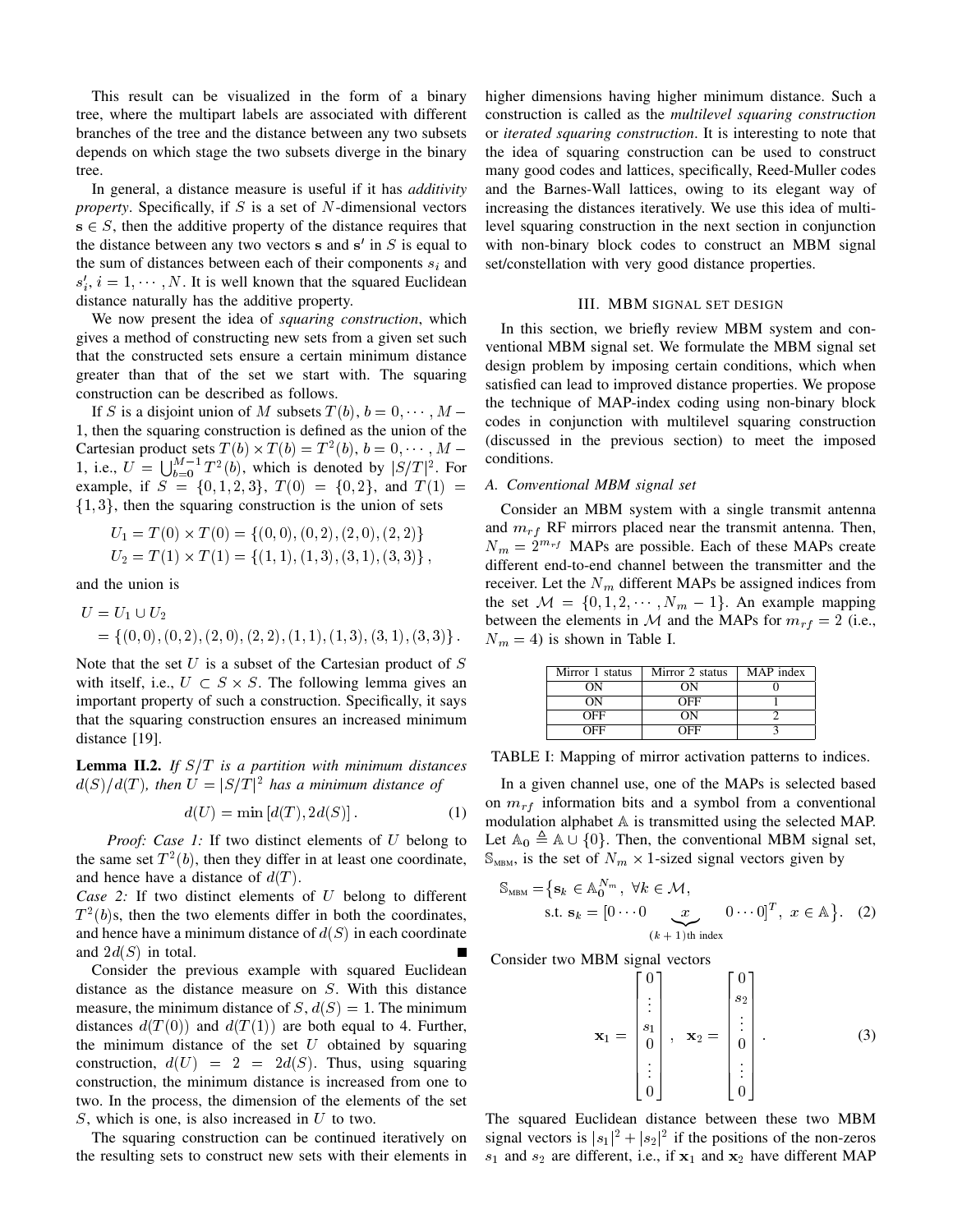indices. On the other hand, if the positions of the non-zeros  $s_1$  and  $s_2$  are the same, i.e., if  $x_1$  and  $x_2$  have the same MAP-index, then the distance is  $|s_1 - s_2|^2$ . The minimum (squared Euclidean) distance of the conventional MBM signal set,  $d(\mathbb{S}_{MBM})$  is then given by

$$
d(\mathbb{S}_{\text{MBM}}) = \min_{s_1, s_2 \in \mathbb{A}} \{|s_1|^2 + |s_2|^2, |s_1 - s_2|^2\}.
$$
 (4)

For example, with the BPSK modulation, the minimum distance  $d(S_{MBM}) = 2$ , irrespective of the number of RF mirrors used.

## *B. Efficient signal set design for MBM*

As just illustrated, the minimum distance between the MBM signal vectors is decided by the modulation alphabet, irrespective of the number of RF mirrors used. Therefore, as such, the distance properties of MBM can not be improved much except for possible marginal improvements achievable by the constellation shaping to make the alphabet A nearcircular [14]. Therefore, we now take a different approach where we form a new constellation with its points being the joint MBM vectors to be transmitted in  $N$  channel uses. That is, we consider block transmission of MBM, where a block of N MBM vectors is considered as the constellation point to be transmitted in  $N$  channel uses. This is the approach taken in [15]-[17] to construct good constellations in the case of conventional modulation. As we show in the sequel, this allows us to design improved signal sets for MBM with excellent distance properties. Consider two MBM blocks x and x', with each block formed by concatenating  $N$  MBM signal vectors, as shown below:

| $\begin{smallmatrix}0\s'_1\s'_2\end{smallmatrix}$<br>0<br>$\begin{array}{c} \vdots \\ 0 \end{array}$<br>$\begin{array}{c} \vdots \\ \circ \\ 0 \end{array}$<br>$\begin{array}{c} \cdot \cdot \cdot \\ \cdot \cdot \\ s_2 \\ 0 \end{array}$ |
|--------------------------------------------------------------------------------------------------------------------------------------------------------------------------------------------------------------------------------------------|
|--------------------------------------------------------------------------------------------------------------------------------------------------------------------------------------------------------------------------------------------|

It is an obvious but important fact that any two sparse vectors are different if they either differ in the position of the nonzeros or in the value of the non-zeros even in one coordinate. If N MBM vectors are appended to form a transmission block as in x above, and if we consider the collection of all such blocks as the signal set, then the minimum distance is governed by those blocks which either differ in only one position or the blocks having the same support (non-zero positions) but differing in only one non-zero value, resulting in the same minimum distance as in (4). Therefore, it should be noted that, just the block transmission does not result in improved distance properties. However, imposing certain conditions on the MAP indices and the non-zeros can lead to better distance properties as we show next.

Consider the two MBM blocks  $x$  and  $x'$  as shown above. It is easy to see that the following constraints ensure higher distance between  $x$  and  $x'$ :

- 1) The MBM blocks  $x$  and  $x'$  have higher distance between them when their supports differ in more number of positions. That is, if  $\mathbf{l} = (l_1, l_2, \dots, l_N)$  and  $\mathbf{l}' =$  $(l'_1, l'_2, \cdots, l'_N)$  are the MAP indices of the N MBM vectors of  $x$  and  $x'$ , respectively, then the distance between  $x$  and  $x'$  is increased by increasing the Hamming distance between 1 and 1'.
- 2) If the MBM blocks  $x$  and  $x'$  have the same support (i.e., same MAP indices), then the distance between  $x$  and  $x'$ can be increased by increasing the distance between the non-zeros of **x** and **x'**. That is, if  $\mathbf{s} = [s_1 s_2 \cdots s_N]^T$ and  $\mathbf{s}' = [s'_1 s'_2 \cdots s'_N]^T$  denote the vectors containing the non-zeros of  $x$  and  $x'$ , then the distance between  $x$  and  $x'$  can be increased by increasing the distance between s and  $s'$ , in the case when x and  $x'$  have the same support.

Note that the first condition is the result of the sparse nature of the MBM signal vectors, while the second condition is the one that is conventionally considered in the constellation design of the multidimensional coded modulation and spacetime MIMO systems. In the next subsections, we show that *MAP-index coding* can be used to achieve the first condition and the *multilevel squaring construction* can be used to achieve the second condition.

# *C. MAP-index coding*

As noted earlier, the MAP indices are the unique indices assigned to different MAPs created by the different ON/OFF combinations of RF mirrors. For an MBM system with  $m_{rf}$ RF mirrors, there are  $N_m = 2^{m_{rf}}$  different MAPs and hence  $N_m$  MAP indices, which we denoted by the set  $\mathcal{M} =$  $\{0, 1, \dots, N_m - 1\}$ . The MAP index decides the position of the non-zero entry in each MBM vector. Therefore, the set of MAP indices  $(l_1, l_2, \dots, l_N)$  corresponding to the N MBM vectors of the MBM transmission block decides the positions of N non-zeros in the MBM block. If  $l = (l_1, l_2, \dots, l_N)$ and  $\mathbf{l}' = (l'_1, l'_2, \cdots, l'_N)$  are the MAP index vectors of the MBM blocks  $x$  and  $x'$ , respectively, then, as mentioned in the condition 1 above, the distance between  $x$  and  $x'$  can be increased by increasing the Hamming distance between l and I'. Therefore, if block codes with good Hamming distance properties can be suitably adopted for selecting the  $N$  MAP indices in an MBM block, it is possible to achieve good distance properties between the MBM blocks. To this end, we present the notion of MAP-index coding [26], which can be explained as follows.

First, the elements of the MAP index set  $\mathcal{M}$  =  $\{0, 1, \dots, N_m - 1\}$  are used as labels for the  $N_m$  elements of Galois field  $GF(N_m)$ . This establishes an one-to-one mapping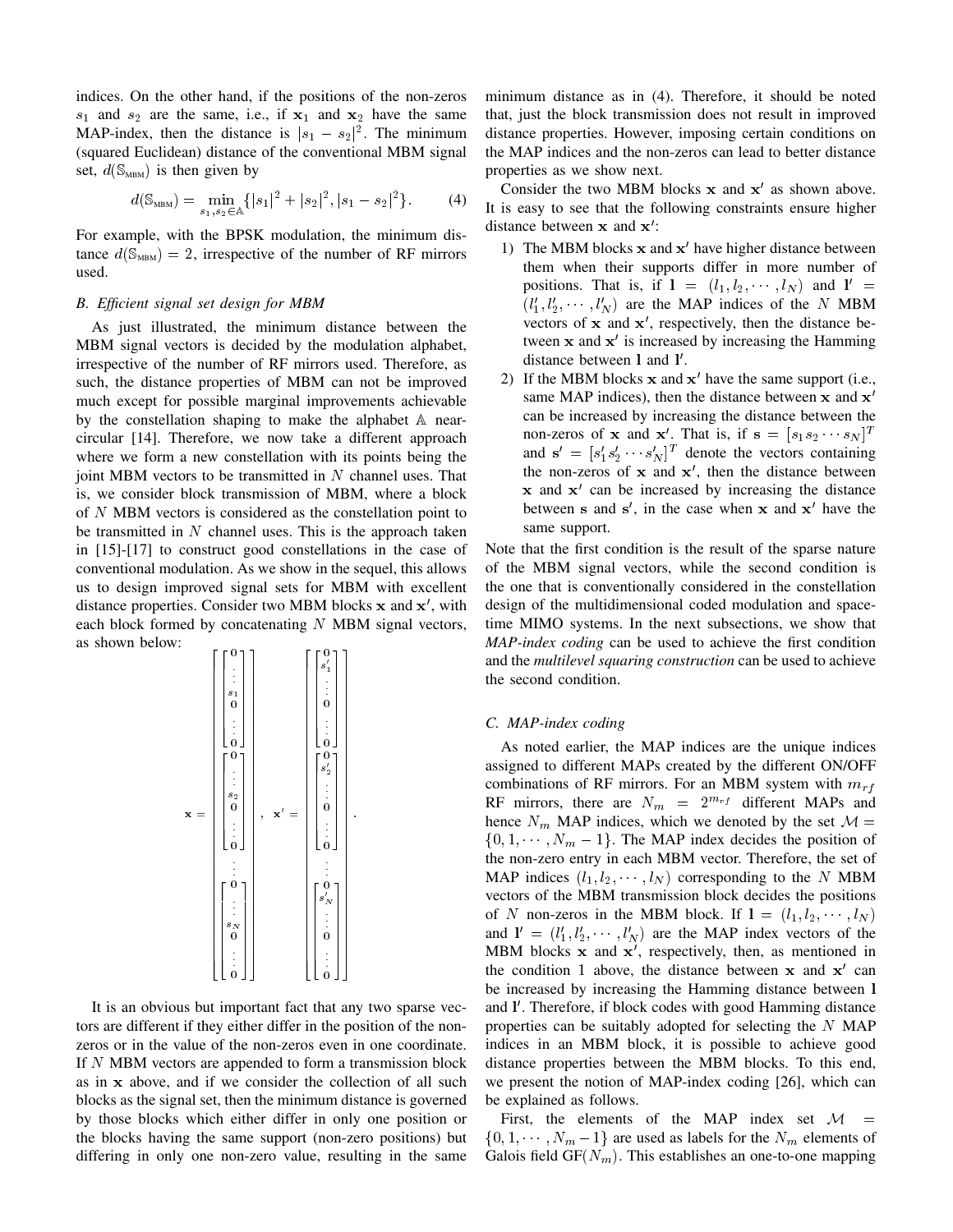between the MAP indices and the elements of  $GF(N_m)$ . An example mapping is shown in Table II for the case when  $m_{rf} = 3$ , and hence  $N_m = 8$ .

| M1 status      | M <sub>2</sub> status | M <sub>3</sub> status | MAP index | $GF(N_m)$                |
|----------------|-----------------------|-----------------------|-----------|--------------------------|
| 0 <sub>N</sub> | <b>ON</b>             | <b>ON</b>             |           |                          |
| <b>ON</b>      | <b>ON</b>             | <b>OFF</b>            |           |                          |
| <b>ON</b>      | <b>OFF</b>            | <b>ON</b>             | 2         | Х                        |
| <b>ON</b>      | <b>OFF</b>            | <b>OFF</b>            | κ         | $X+1$                    |
| <b>OFF</b>     | <b>ON</b>             | <b>ON</b>             |           | $X^2$                    |
| <b>OFF</b>     | <b>ON</b>             | <b>OFF</b>            | 5         | $X^2+1$                  |
| <b>OFF</b>     | <b>OFF</b>            | <b>ON</b>             |           | $\overline{X^2+X}$       |
| <b>OFF</b>     | <b>OFF</b>            | <b>OFF</b>            |           | $\overline{X^2} + X + 1$ |

TABLE II: Labeling of MAP indices to elements of  $GF(2^{m_{rf}})$ .

Then, consider an  $(N, K)$  non-binary block code on  $GF(N_m)$  with certain Hamming distance properties. The set of all  $N$ -length codewords of this  $(N, K)$  block code forms a codebook on GF( $N_m$ ) with  $N_m^K = 2^{Km_{rf}}$  codewords. Since there is one-to-one mapping between the elements of  $GF(N_m)$ and  $M$ , the codebook of the considered  $(N, K)$  block code on  $GF(N_m)$  induces an equivalent codebook on M, with the same Hamming distance properties as that of the original block code on  $GF(N_m)$ . Let  $S_{map}$  denote such an  $(N, K)$ codebook on  $M$ . Also, let  $d_H$  be the minimum Hamming distance of  $S_{\text{map}}$ . Then, any two codewords  $\mathbf{l} = (l_1, l_2, \dots, l_N)$ and  $\mathbf{l}' = (l'_1, l'_2, \cdots, l'_N)$  will differ in at least  $d_H$  positions. Therefore, if the codebook  $\mathcal{S}_{\text{map}}$  is used as the alphabet for N MAP indices of the MBM block, then any two blocks x and  $x'$  having different supports will differ in at least  $d_H$  positions, resulting in a distance of

$$
d(\mathbf{x}, \mathbf{x}') = \sum_{i=1}^{d_H} (|s_i|^2 + |s_i|^{2}).
$$
 (5)

This distance is clearly greater than the minimum distance of the conventional MBM signal set in (4) when  $d_H > 1$ .

Although MAP-index coding is able to increase the distances between MBM blocks with different support, in order to increase the minimum distance of the signal set, the distance between the signal vectors having the same support but differing only in non-zero values should also be increased. Therefore, for MBM blocks  $x$  and  $x'$  with the same support, the non-zero symbol vectors s and s' corresponding to x and x' should be designed such that they have certain guaranteed minimum distance between them. This leads us to multilevel squaring construction, which we present next.

## *D. Multilevel squaring construction*

As seen in the previous subsection, when the supports of the MBM blocks  $x$  and  $x'$  overlap, the non-zeros of the two blocks s and s' should have higher distance ( $\|\mathbf{s} - \mathbf{s}'\|^2$ ) between them to ensure higher distance between  $x$  and  $x'$ . As seen in Sec. II, the squaring construction allows us to construct a set of vectors with certain assured minimum distance, starting from a set of scalars. Therefore, the squaring construction is ideally suited to construct signal constellations with good distance properties. In the present work, we use the multilevel squaring construction starting from an M-PAM alphabet and construct an  $N$  dimensional signal set  $A$  with good distance properties.

Figure 2 shows the tree representation of a two stage squaring construction starting from 4-PAM alphabet  $A =$  $\{-3, -1, 1, 3\}$ . Each stage of the squaring construction consists of two steps, viz., the set partition step followed by the Cartesian product (which we have indicated as 'squaring' in Fig. 2). In each stage of the construction, we have shown the minimum distance between the vectors of that stage. The minimum distance of the original PAM signal set is  $d_{min} = 4$ . Then, the squaring construction as described in Sec. II is applied on this set to get a two dimensional signal set with a minimum distance of  $d_{\text{min}} = 16$ . The dimension of the signal set is increased from one to two after the first stage of squaring construction. Now, the squaring construction is repeated on the resulting two dimensional signal set to obtain a four dimensional signal set with minimum distance of  $d_{\text{min}} = 32$ . Now, if we stop the squaring construction at this stage, we have a constellation in four real dimensions. In order to make this signal set compatible with the QAM modems, we convert this four dimensional real vectors into two dimensional complex vectors by forming complex symbols using two consecutive real symbols. For example, the two dimensional complex vectors formed using the four dimensional real vectors in Fig. 2 are given by

$$
\mathcal{A} = \left\{ \begin{bmatrix} -3 & -3i \\ -3 & -3i \end{bmatrix}, \begin{bmatrix} -3 & -3i \\ 1+1i \end{bmatrix}, \begin{bmatrix} 1+1i \\ 1+1i \end{bmatrix}, \begin{bmatrix} 1+1i \\ -3-3i \end{bmatrix}, \begin{bmatrix} -3+1i \\ -3+1i \end{bmatrix}, \right\}
$$

$$
\begin{bmatrix} -3+1i \\ 1-3i \end{bmatrix}, \begin{bmatrix} 1-3i \\ 1-3i \end{bmatrix}, \begin{bmatrix} 1-3i \\ -3+1i \end{bmatrix}, \begin{bmatrix} -1-1i \\ -1-1i \end{bmatrix}, \begin{bmatrix} -1-1i \\ 3+3i \end{bmatrix}, \begin{bmatrix} 3+3i \\ 3+3i \end{bmatrix}, \left[\begin{bmatrix} 3+3i \\ -1-1i \end{bmatrix}, \begin{bmatrix} -1-3i \\ -1-3i \end{bmatrix}, \begin{bmatrix} -1-3i \\ -3-1i \end{bmatrix}, \begin{bmatrix} 3-1i \\ 3-1i \end{bmatrix}, \begin{bmatrix} 3-1i \\ -1-3i \end{bmatrix} \right\}.
$$

It should be noted that the distance properties of this set of two dimensional complex vectors is same as that of the set of four dimensional real vectors in Fig. 2. In the present work, the vectors of the complex constellation  $A$  obtained from the squaring construction are used for the non-zero parts of the MBM blocks. This makes sure that, whenever the supports of the MBM blocks overlap, the distance between the MBM blocks is high. By counting across the branches of the tree representation of the squaring construction, the number of vectors at the end of Lth stage, starting from an M-PAM alphabet, is given by

$$
|\mathcal{A}| = \begin{cases} 2^L \left( \frac{M^{2^L}}{2^{2(2^L - 1)}} \right) & \text{if } M \ge 4\\ 2 & \text{if } M = 2. \end{cases}
$$
 (6)

Therefore, with  $M = 2^P$ ,  $P \ge 2$ , the number of vectors in A is given by

$$
|\mathcal{A}| = 2^{2^L (P-2) + L + 2}.\tag{7}
$$

It should be further noted that the  $L$  level squaring construction results in  $2^L$  dimensional real vectors and hence  $N = 2^L/2 =$  $2^{L-1}$  dimensional equivalent complex vectors.

## *E. Proposed signal set*

In this subsection, we present the proposed signal set for MBM by putting together the ideas discussed so far. As seen from the previous subsections, the MAP-index coding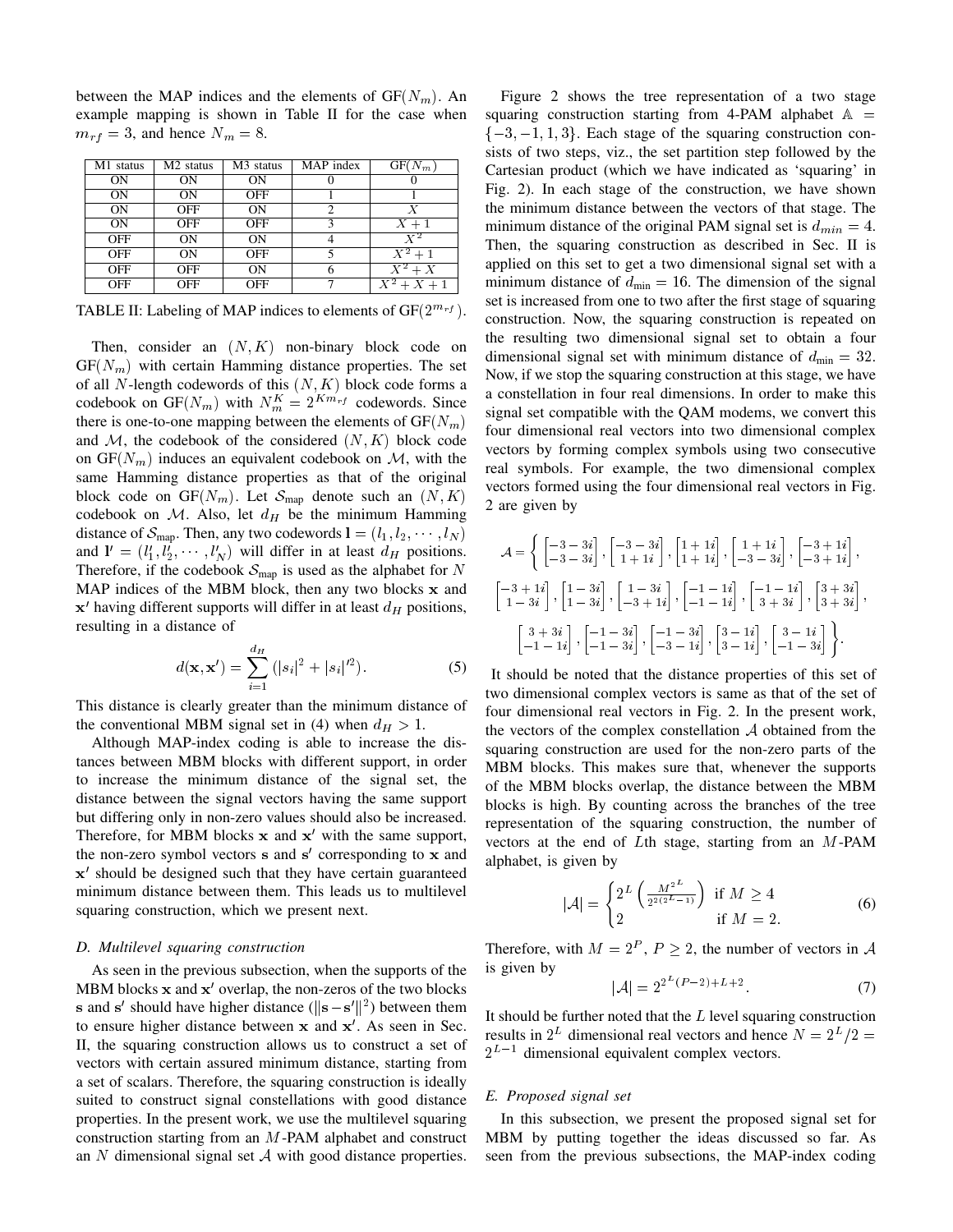

Fig. 2: Illustration of multilevel squaring construction.

results in a codebook, which we denote by  $\mathcal{C}_b$ , consisting of  $N$ -length codewords on  $M$ . This codebook can be thought of as the signal set from which the MAP-index vectors  $\mathbf{l} = (l_1, l_2, \dots, l_N)$  for MBM blocks are selected. Further, the multilevel squaring construction results in a multidimensional signal set A, whose elements are used for the non-zero part of the MBM blocks. The proposed signal set for MBM is the combination of the two signal sets  $\mathcal{C}_b$  and  $\mathcal{A}$ , and is given by

$$
\mathbb{S} = \{ \mathbf{x} = [\mathbf{x}_1^T \mathbf{x}_2^T \cdots \mathbf{x}_N^T]^T \text{ s.t } (l_1, \cdots, l_N) \in C_b, \ \mathbf{s} \in \mathcal{A} \},\tag{8}
$$

where  $x_1, \dots, x_N$  are the N MBM vectors which form the MBM block x,  $(l_1, \dots, l_N)$  are the MAP indices of  $\mathbf{x}_1, \dots, \mathbf{x}_N$ , respectively, and  $\mathbf{s} = [s_1, \dots, s_N] \in \mathcal{A}$  is such that  $s_i$  is the non-zero symbol (the source symbol) of  $x_i$  (the ith MBM vector of the MBM block).

*Example:* For a system with  $N = 4$ ,  $K = 2$ ,  $m_{rf} = 3$ , and  $M = 2$ , the signal set A consisting of 2 vectors generated by squaring construction is

$$
\mathcal{A} = \left\{ \begin{bmatrix} -1 - 1i \\ -1 - 1i \\ -1 - 1i \\ -1 - 1i \end{bmatrix}, \begin{bmatrix} 1 + 1i \\ 1 + 1i \\ 1 + 1i \\ 1 + 1i \end{bmatrix} \right\},
$$
(9)

and the MAP-index codebook  $\mathcal{C}_b$  generated by  $(4, 2)$  shortened Reed-Solomon code on GF(8), consisting of  $2^{Km_{rf}} = 2^6 =$ 64 codewords, is given by

$$
\mathcal{C}_b = \left\{ \begin{bmatrix} 0 \\ 0 \\ 0 \\ 0 \end{bmatrix}, \begin{bmatrix} 0 \\ 1 \\ 6 \\ 3 \end{bmatrix}, \begin{bmatrix} 0 \\ 2 \\ 7 \\ 6 \end{bmatrix}, \begin{bmatrix} 0 \\ 3 \\ 1 \\ 5 \end{bmatrix}, \begin{bmatrix} 0 \\ 4 \\ 5 \\ 7 \end{bmatrix}, \dots, \begin{bmatrix} 7 \\ 7 \\ 3 \\ 5 \end{bmatrix} \right\}.
$$
 (10)

Each vector in  $\mathcal{C}_b$  is a MAP-index vector, whose entries are used as the MAP-indices for the 4 MBM sub-vectors which constitute the MBM block. The MBM block is then formed by transmitting one of the vectors from  $A$  using one of the MAP-index vectors from  $\mathcal{C}_b$ . For example, if the first vector of  $\mathcal{C}_b$  is used as the MAP-index vector and the first vector in A is to be transmitted, then the MBM transmit block corresponding to this combination is a  $NN_m = 32$ -length signal vector given by

$$
\mathbf{x} = [(-1 - i) 0 0 0 0 0 0 0 (-1 - i) 0 0 0 0 0 0 0 \n(-1 - i) 0 0 0 0 0 0 (-1 - i) 0 0 0 0 0 0 0]^T.
$$
\n(11)

Likewise, if the second vector of  $\mathcal{C}_b$  is used as the MAPindex vector and the second vector in  $A$  is to be transmitted, then the signal vector is given by

$$
\mathbf{x} = [(1+i) 0 0 0 0 0 0 0 0 (1+i) 0 0 0 0 0 0 0 0 0 0 0 (1+i) 0 0 0 0 (1+i) 0 0 0 0]^T.
$$
 (12)

The proposed MBM constellation S is the set of all such MBM blocks obtained by different combinations of MAPindex vectors from  $\mathcal{C}_b$  and symbol vectors from  $\mathcal{A}$ .

The number of MBM blocks in  $S$  (i.e., the number of signal points in the proposed constellation) is  $|\mathbb{S}| = |\mathcal{C}_b||\mathcal{A}|$ . As seen before,  $|C_b| = N_m^K = 2^{Km_{rf}}$  and  $|A| = 2^{2^L(P-2)+L+2}$  for  $P \ge 2$ , and  $|A| = 2$  for  $P = 1$ . Therefore, the rate achieved by transmitting an MBM block from the proposed signal set S for  $P \geq 2$  is given by

$$
\eta = \frac{1}{N} \left\{ \log_2 \left( 2^{Km_{rf}} \cdot 2^{2^L (P-2) + L + 2} \right) \right\}
$$
  
=  $\frac{1}{N} \left[ Km_{rf} + 2^L (P - 2) + L + 2 \right]$   
=  $\frac{1}{N} \left[ Km_{rf} + 2N (\log_2 M - 2) + \log_2 (2N) + 2 \right].$  (13)

For the case when  $P = 1$ , the rate is given by

$$
\eta = \frac{1}{N} \left\{ \log_2 \left( 2^{K m_{rf}} \cdot 2 \right) \right\}
$$
  
= 
$$
\frac{1}{N} \left[ K m_{rf} + 1 \right].
$$
 (14)

For example, if  $N = 4$ ,  $K = 2$ ,  $m_{rf} = 2$ ,  $M = 4$ , the achieved rate is

$$
\eta = \frac{1}{4} \left[ 2 \cdot 2 + 2 \cdot 4 (\log_2 4 - 2) + \log_2 8 + 2 \right]
$$
  
=  $\frac{9}{4} = 2.25$  bpcu.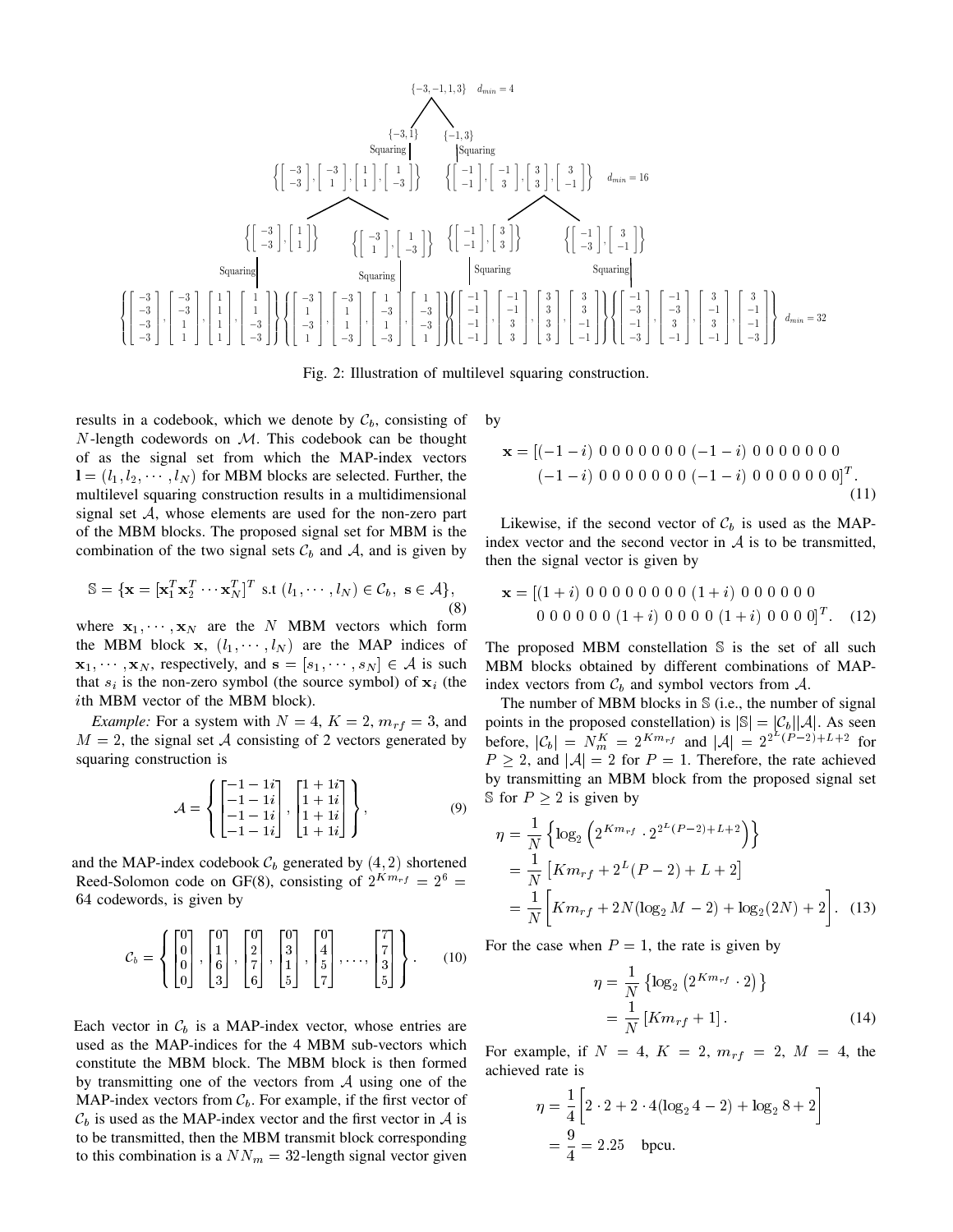Further, the minimum distance of the signal set in (8) is given by

$$
d(\mathbb{S}) = \min_{\mathbf{s}, \mathbf{s}' \in \mathcal{A}} \left\{ \sum_{i=1}^{d_H} (s_i^2 + s_i'^2), \|\mathbf{s} - \mathbf{s}'\|^2 \right\},\qquad(15)
$$

where the first term inside the brackets is the distance between the blocks when the supports are non-overlapping and the second term corresponds to the case when the supports are overlapping.

#### *F. The received signal*

In this subsection, we present the expression for the received signal when an MBM block from the proposed signal set (8) is transmitted. We assume a frequency flat Rayleigh fading channel which remains constant for the duration of  $N$  channel uses. An MBM block transmitted in  $N$  channel uses can be written in the matrix form as an  $N_m \times N$  matrix  $X = [\mathbf{x}_1 \cdots \mathbf{x}_N]$ , such that  $\text{vec}(\mathbf{X}) = \mathbf{x} \in \mathbb{S}$ . The received  $n_r \times N$  matrix in N channel uses is then given by

$$
Y = HX + N, \tag{16}
$$

where  $\mathbf{H} \in \mathbb{C}^{n_r \times N_m}$  is the MBM channel matrix, whose entries are assumed i.i.d  $CN(0, 1)$  and  $N \in \mathbb{C}^{n_r \times N}$  is the additive white Gaussian noise matrix with its entries being i.i.d  $\mathcal{CN}(0, \sigma^2)$ . The received signal in (16) can be written in vector form as

$$
y = (I \otimes H)x + n,\tag{17}
$$

where  $y = vec(Y)$ ,  $x = vec(X) \in S$ , and  $n = vec(N)$ . The maximum-likelihood (ML) detection rule for signal detection with the proposed signal set is

$$
\widehat{\mathbf{x}} = \underset{\mathbf{x} \in \mathbb{S}}{\operatorname{argmin}} \|\mathbf{y} - (\mathbf{I} \otimes \mathbf{H})\mathbf{x}\|^2. \tag{18}
$$

## IV. BER AND ASYMPTOTIC DIVERSITY ANALYSES

From (8) and (16), it can be seen that there is certain dependence in time among the transmit MBM vectors of an MBM block and that the transmit block can be written in the form of an  $N_m \times N$  space time codeword. Therefore, it is of interest to study if the proposed signal set can provide any diversity gain apart from improved distance properties. To this end, in this section, we carry out the BER and asymptotic diversity analyses of MBM using the proposed signal set.

Consider two MBM blocks  $X^{(i)}$  and  $X^{(j)}$ , such that  $vec(\mathbf{X}^{(i)})$ ,  $vec(\mathbf{X}^{(j)}) \in \mathbb{S}$ . The pairwise error probability (PEP) between  $X^{(i)}$  and  $X^{(j)}$ , given the channel H, is the probability that  $X^{(i)}$  is transmitted and it is detected as  $X^{(j)}$ at the receiver, with the channel being known to the receiver. This probability is given by

$$
PEP_{|H}(\mathbf{X}^{(i)}, \mathbf{X}^{(j)}) = Pr{\mathbf{X}^{(i)} \to \mathbf{X}^{(j)} | \mathbf{H} \}= Pr{\| \mathbf{Y} - \mathbf{H}\mathbf{X}^{(i)} \|_{F}^{2} \leq \| \mathbf{Y} - \mathbf{H}\mathbf{X}^{(j)} \|_{F}^{2}},
$$
(19)

where  $\|\cdot\|_F^2$  denotes the Frobinius norm of a matrix. The PEP in  $(19)$  can be simplified as  $[24]$ ,  $[25]$ 

$$
PEP_{\mid \mathbf{H}}(\mathbf{X}^{(i)}, \mathbf{X}^{(j)}) = Q(\sqrt{\rho D_{ij}/2}), \tag{20}
$$

where  $Q(\cdot)$  denotes the Q-function,  $D_{ij} \triangleq ||\mathbf{H}(\mathbf{X}^{(i)}) \mathbf{X}^{(j)}$  || $_k^2$ , and  $\rho$  is the signal-to-noise ratio (SNR) per receive branch at the receiver. The PEP in (20) can be upper bounded as

PEP<sub>|H</sub>(
$$
\mathbf{X}^{(i)}, \mathbf{X}^{(j)}
$$
)  $\leq \frac{1}{2} e^{-\rho D_{ij}/4}$ , (21)

where we have used the inequality  $Q(x) \leq \frac{1}{2}e^{-x^2/2}$ . For i.i.d Gaussian channels, unconditioning the PEP over the channel results in the following inequality [24],[25]

PEP(
$$
\mathbf{X}^{(i)}
$$
,  $\mathbf{X}^{(j)}$ )  $\leq \frac{1}{2} \left( \frac{1}{\det (\mathbf{I}_{N_m} + \frac{\rho}{4} (\mathbf{X}^{(i)} - \mathbf{X}^{(j)}) (\mathbf{X}^{(i)} - \mathbf{X}^{(j)})^H)} \right)^{n_r}$   

$$
= \frac{1}{2} \left( \frac{1}{\prod_{r_{ij}=1}^{R_{ij}} (1 + \sigma_{r_{ij}}^2 \rho/4)} \right)^{n_r},
$$
(22)

where  $I_{N_m}$  is the  $N_m \times N_m$  identity matrix,  $\sigma_{r_{ij}}$  is the  $r_{ij}$ th singular value of  $(\mathbf{X}^{(i)} - \mathbf{X}^{(j)})$ , and  $R_{ij}$  is its rank. The union bound based BER upper bound for the proposed signal set is then given by

$$
BER \leq \frac{1}{|S|} \sum_{i=1}^{|S|} \sum_{j=1, j \neq i}^{|S|} PEP(\mathbf{X}^{(i)}, \mathbf{X}^{(j)}) \frac{d(\mathbf{X}^{(i)}, \mathbf{X}^{(j)})}{\kappa}
$$
  
= 
$$
\frac{1}{|S|} \sum_{i=1}^{|S|} \sum_{j=1, j \neq i}^{|S|} \frac{1}{2} \left( \frac{1}{\prod_{r_{ij}=1}^{R_{ij}} (1 + \sigma_{r_{ij}}^2 \rho/4)} \right)^n \frac{d(\mathbf{X}^{(i)}, \mathbf{X}^{(j)})}{\kappa},
$$
(23)

where  $d(\mathbf{X}^{(i)}, \mathbf{X}^{(j)})$  is the Hamming distance between the bit mappings of  $\mathbf{X}^{(i)}$  and  $\mathbf{X}^{(j)}$ , and  $\kappa = \log_2 |\mathbb{S}|$ .

Theorem IV.1. *The asymptotic diversity order of MBM using the proposed signal set is*  $n_r$ *.* 

*Proof:* At high SNR values, the PEP in (22) can be simplified as

$$
\text{PEP}(\mathbf{X}^{(i)}, \mathbf{X}^{(j)}) \le \left(\frac{\rho}{4}\right)^{-n_r R_{ij}} \left( \left(\prod_{r_{ij}=1}^{R_{ij}} \sigma_{r_{ij}}^2\right)^{1/R_{ij}} \right)^{-n_r R_{ij}}.
$$
\n(24)

From (22), the asymptotic diversity order of MBM using the proposed signal set is given by [24]

$$
g_d = n_r \min_{i,j \neq i} R_{ij}, \qquad (25)
$$

where  $R_{ij}$  is the rank of the difference matrix  $\Delta^{ij} = \mathbf{X}^{(i)}$  –  $X^{(j)}$ , where vec $(X^{(i)})$ , vec $(X^{(j)}) \in \mathbb{S}$ . The matrices  $X^{(i)}$  and  $\mathbf{X}^{(j)}$  are  $N_m \times N$  matrices with a single non-zero entry per column. The positions of the  $N$  non-zero entries are together determined by the MAP-index codeword, as discussed before. From (25), the diversity order is determined by the minimum  $R_{ij}$  among all  $i, j \neq i$ . Therefore, if we find two matrices  $\mathbf{X}^{(i)}$ and  $X^{(j)}$  such that their difference  $\Delta^{ij} = X^{(i)} - X^{(j)}$  has the minimum rank among all pairs of matrices, then that pair determines the asymptotic diversity order. To find such a pair, we note that any  $(N, K)$  codebook will contain an all-zero codeword. If the zero element of  $GF(2^{m_{rf}})$  is mapped to the MAP index '0', then the MAP-index codeword corresponding to the all-zero codeword is also all-zeros. This means that same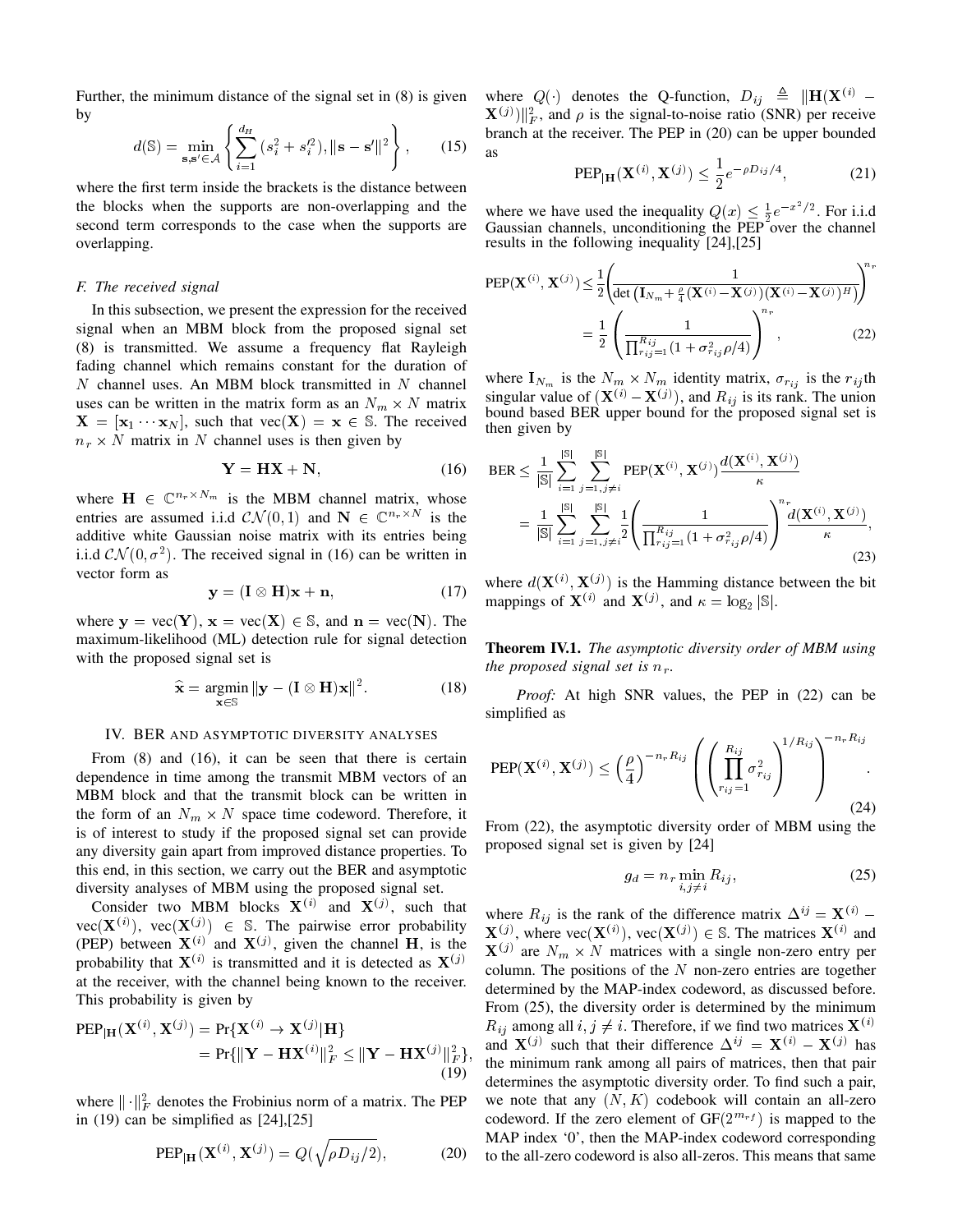MAP is used in all the  $N$  channel uses. Consider two such transmission blocks

$$
X^{(i)} = \begin{bmatrix} s_1^i & s_2^i & \cdots & s_N^i \\ 0 & 0 & \cdots & 0 \\ \vdots & & & \vdots \\ 0 & 0 & \cdots & 0 \end{bmatrix}, X^{(j)} = \begin{bmatrix} s_1^j & s_2^j & \cdots & s_N^j \\ 0 & 0 & \cdots & 0 \\ \vdots & & & \vdots \\ 0 & 0 & \cdots & 0 \end{bmatrix}.
$$

Then, their difference matrix

$$
\Delta^{ij} = \begin{bmatrix} \delta_1^{ij} & \delta_2^{ij} & \cdots & \delta_N^{ij} \\ 0 & 0 & \cdots & 0 \\ \vdots & & & \vdots \\ 0 & 0 & \cdots & 0 \end{bmatrix}, \qquad (26)
$$

where  $\delta_k^{ij} = s_k^i - s_k^j$ , clearly has rank one. Therefore,  $\min_{i,j\neq i} R_{ij} = 1$ , and hence the asymptotic diversity order of MBM with the proposed signal set is  $n_r$ .

The above result says that, although there is certain coding across time, the proposed signal set does not achieve transmit diversity. However, as we will see in the next section, MBM with the proposed signal set exhibits a diversity slope higher than  $n_r$  in the medium SNR regime and the asymptotic diversity order of  $n_r$  is observed only at extremely low BER values.

## V. RESULTS AND DISCUSSIONS

In this section, we present numerical and simulation results that illustrate that MBM with the proposed signal set achieves improved distance properties resulting in good bit error performance. We also show that the BER upper bound derived in the previous section closely matches the simulated BER at high SNR values. We use this bound to verify the analytical diversity order derived in the previous section.

Figure 3 shows the BER performance of MBM with the proposed signal set based on MAP-index coding (MIC) and squaring construction (SQ), which is abbreviated in the figure as MIC-SQ-MBM. The system considered in the figure uses  $N = 4$ ,  $K = 2$ ,  $m_{rf} = 4$ ,  $n_r = 4$ , and achieves a rate of 2.25 bpcu. For MAP-index coding, the codebook of  $(4, 2)$ shortened Reed-Solomon code on  $GF(2<sup>4</sup>)$  is used and eight level  $(2N = 8)$  squaring construction is achieved starting from  $M = 2$ -PAM alphabet. The figure also shows the performance of conventional MBM signal set with rate 2 bpcu. The upper bounds on the BER for both the systems are also shown. From the figure it can be seen that the derived BER upper bound is close to the simulated BER at high SNR values. This is because the bound on the Q-function used for deriving the upper bound on the BER is tight for higher values of SNR. Further, it can be seen that the proposed signal set achieves superior bit error performance compared to conventional MBM signal set. For example, the proposed signal set has an SNR gain of about 7 dB at a BER of  $10^{-5}$  compared conventional MBM signal set. A similar performance gain in favor of the proposed signal set is observed in Fig. 4 for another set of parameters. In Fig. 4, the proposed signal set uses  $N = 4$ ,  $K = 2$ ,  $m_{rf} = 6$ ,  $n_r = 4$  and achieves a rate of 3.25 bpcu. For MAP-index coding, the codebook of  $(4, 2)$  shortened Reed-Solomon code on  $GF(2^6)$  is used and eight level squaring



Fig. 3: BER performance of MIC-SQ-MBM (prop.) signal set with rate 2.25 bpcu and conventional MBM signal set with rate 2 bpcu. Simulation and analysis.



Fig. 4: BER performance of MIC-SQ-MBM (prop.) signal set with rate 3.25 bpcu and conventional MBM signal set with rate 3 bpcu. Simulation and analysis.

construction is achieved starting from  $M = 2$ -PAM alphabet. The performance of this MIC-SQ-MBM signal set is compared with that of conventional MBM signal set with rate 3 bpcu.

) or  $\cdot$  is used by the restricted three is used and simulation and the mass of MIC-SQ-MBM (prop) signal set with the and the symptometric distinct in the angle of MIC-SQ-MBM (prop) signal set is used and the simulation The superior BER performance of the MBM system with the proposed signal set is the result of the good distance properties achieved by the proposed signal set. The distance distributions of the proposed signal sets and conventional MBM signal sets considered in Figs. 3 and 4 are shown in Tables III and IV, respectively. From Table III, it can be seen that, the minimum distance of the conventional MBM signal set is 2, while that of MIC-SQ-MBM (proposed) signal set is 12, which is significantly higher. Further, the dominant distance in MIC-SQ-MBM signal set is 16, with 76.32 % of the signal pairs having this distance. A similar observation can be made from the Table IV where the distance distributions of conventional MBM signal set of 3 bpcu and MIC-SQ-MBM signal set of 3.25 bpcu are shown. This explains the superior performance of the proposed signal set. At this point, we make few remarks below.

*Remark 1:* In Theorem IV.1 in the previous section, we showed that the asymptotic diversity order of MBM with the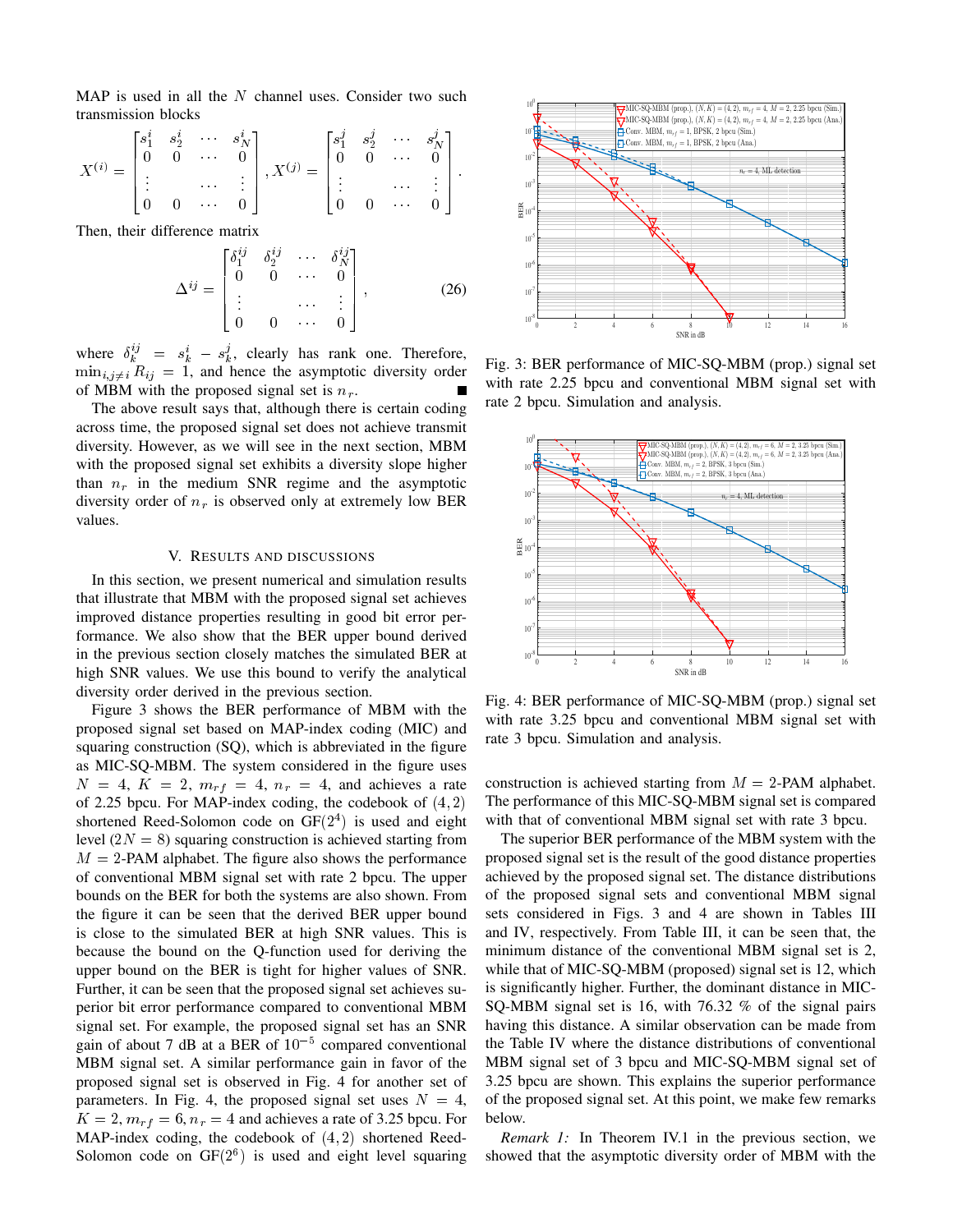|           |         |           |  | Distance | # pairs | $%$ pairs |
|-----------|---------|-----------|--|----------|---------|-----------|
| Distance  | # pairs | $%$ pairs |  |          | 15360   | 11.742    |
|           |         | 66.67     |  | 16       | 99840   | 76.32     |
|           |         | 33.33     |  | 20       | 15360   | 11.742    |
|           |         |           |  | 32       | 256     | 0.1956    |
| (a) $MBM$ |         |           |  |          |         |           |

| (b) MIC-SQ-MBM |  |
|----------------|--|
|                |  |

TABLE III: Distance distribution of MIC-SQ-MBM (prop.) signal set of rate 2.25 bpcu and conventional MBM signal set of rate 2 bpcu, considered in Fig. 3.

|           |         |           |                | Distance | $# \text{ pairs}$ | $%$ pairs |
|-----------|---------|-----------|----------------|----------|-------------------|-----------|
| Distance  | # pairs | $%$ pairs |                | 12       | 1032192           | 3.0765    |
|           | 24      | 85.714    |                | 16       | 31481856          | 93.8346   |
|           |         | 14.285    |                | 20       | 1032192           | 3.0765    |
| (a) $MBM$ |         |           | 32             | 4096     | 0.0124            |           |
|           |         |           | (b) MIC-SO-MBM |          |                   |           |

TABLE IV: Distance distribution of MIC-SQ-MBM (prop.) signal set of rate 3.25 bpcu and conventional MBM signal set of rate 3 bpcu, considered in Fig. 4.

proposed signal set is  $n_r$ , which is same as that of MBM using conventional MBM signal set. However, in Figs. 3 and 4, even at BERs as low as  $10^{-6}$ , the slopes of the BER curves for the proposed signal set and conventional signal set are different. Specifically, MBM with the proposed signal set is seen to exhibit a diversity slope higher than  $n_r$ . To gain more insight into this behavior, we plot the BER upper bounds of MBM using the proposed signal set for much lower BER values. The BER upper bounds for the previously considered systems in Figs. 3 and 4 are shown in Figs. 5 and 6, respectively. In Figs. 5 and 6, the bounds are plotted up to a BER of  $10^{-20}$ . From these plots, it is evident that, although MBM using the proposed signal set initially shows a higher diversity slope, eventually the diversity slope becomes the same as that of MBM using conventional MBM signal set. For example, in Fig. 5, the curve of MBM with the proposed signal set changes the slope at about  $10^{-12}$  BER and becomes parallel to the corresponding curve for MBM using conventional MBM signal set. This behavior can be explained as follows. As shown in the diversity analysis in Sec. IV, the slope of the BER curve in the asymptotic high SNR regime depends on the minimum rank of the difference matrices,  $\Delta^{ij}$ s. The diversity analysis also showed that the minimum rank is always equal to one for the proposed signal set, which resulted in the conclusion that the asymptotic diversity order is  $n_r$ . The proposed signal set reduces the number of rank one difference matrices relative to the total number of possible difference matrices, which makes the effect of the minimum rank to show up only at much higher SNRs. For example, for the considered system in Fig. 5, there are  $2^9$  possible signal matrices **X** and hence there are  $\binom{2^9}{3}$  $\binom{2^2}{2}$  = 130816 possible difference matrices. Numerical computation of the difference matrices and their ranks reveal that there is only one difference matrix which has rank one and all other difference matrices have higher ranks. This results in the BER curve to have a slope higher than  $n_r$  in the low-to-medium SNRs and a change of slope to  $n_r$  in the high SNR regime (where the diversity slope of  $n_r$ manifests due to the effect of the presence of one difference



Fig. 5: BER upper bound plots of MBM using MIC-SQ-MBM (prop.) signal set and conventional MBM signal set.



Fig. 6: BER upper bound plots of MBM using MIC-SQ-MBM (prop.) signal set and conventional MBM signal set.

matrix of rank one). Likewise, out of the  $\binom{2^{13}}{2}$  $\binom{12}{2} = 33550336$ possible difference matrices in the system considered in Fig. 6, only one difference matrix has rank one. Therefore, the slope change in Fig. 6 occurs at a much lower probability of error of  $10^{-15}$  compared to the slope change at a probability of error of  $10^{-12}$  in Fig. 5. The observations in Figs. 5 and 6 convey the following points:  $i)$  the numerical plots of the BER upper bound validate asymptotic diversity order of  $n_r$  predicted by analysis in the previous section, and  $ii)$  the proposed signal set achieves higher than  $n_r$  diversity slope in the practical low-to-moderate SNRs of interest.

*Remark 2 (Shortening of RS codes):* In the discussion of the results of Figs. 3 and 4, we mentioned that a *shortened* RS code is used for MAP-index coding. In this remark, we give a brief account of the shortening of RS codes. An RS code on GF( $2^{m_{rf}}$ ) will have a codeword length of  $N = 2^{m_{rf}} - 1$ (which is not the case in Figs. 3 and 4). A shortened RS code is one in which the codeword length is less than  $2^{m_{rf}} - 1$ . The shortened  $(N, K)$  RS code actually uses an  $(N', K')$  RS code with  $N' = 2^{m_{rf}} - 1$  and  $K' = K + (N' - N)$ . The shortening is done by initially padding each message of length K with  $N'-N$  prepending zeros. RS encoding is done for this zero padded message to obtain a codeword with the allowed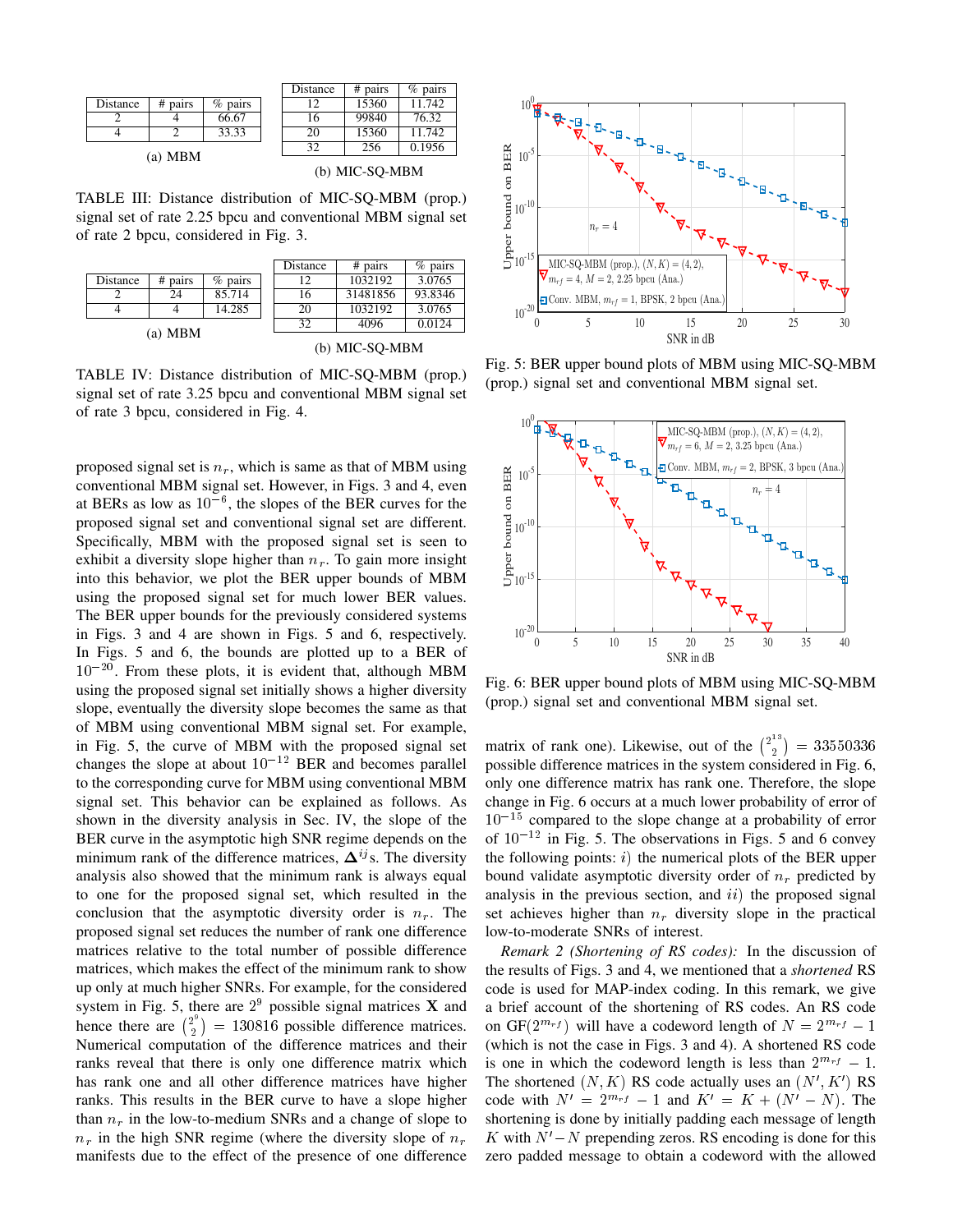

Fig. 7: BER performance of MIC-SQ-MBM (prop.) signal set with  $N = 6$ ,  $K = 4$ . Performance of conventional MBM signal set is also shown for comparison.

codeword length of  $N'$ . Finally, the padded zeros are removed from the codeword along with puncturing some of the parity symbols.

In the rest of this section, we further illustrate the advantage of the proposed signal set. Figure 7 shows the BER performance of the proposed MBM signal set for  $N = 6$ ,  $K = 4$ ,  $m_{rf} = 4$ ,  $M = 2$ , 2.6 bpcu,  $n_r = 4$ , and ML detection. The performance of conventional MBM signal set with  $m_{rf} = 1$ , BPSK, 2 bpcu,  $n_r = 4$ , and ML detection is also shown for comparison. From the figure, it can be seen that the proposed signal set achieves better performance compared to conventional MBM signal set by about 5 dB at  $10^{-4}$  BER. We show the BER performance of the proposed signal set as a function of the number of receive antennas in Fig. 8. The considered system uses  $N = 4$ ,  $K = 2$ ,  $m_{rf} = 6$ ,  $M = 2$ , and achieves a rate of 3.25 bpcu. The performance of this system is plotted as a function of the number of receive antennas at two SNR values, namely, 0 dB and 2 dB. The performance of conventional MBM signal set is also shown for comparison. From Fig. 8, it can be seen that the proposed signal set requires fewer number of receive antennas compared to conventional MBM signal set to achieve the same bit error performance. For example, to achieve a BER of  $10^{-4}$  at an SNR of 2 dB, the proposed signal set requires about 7 receive antennas, while the conventional MBM signal set requires 15 receive antennas. It can further be seen that this gap in the required number of receive antennas widens as the required BER goes down.

In Fig. 9, the SNR required to achieve a BER of  $10^{-3}$  for different number of receive antennas is shown for MBM with the proposed signal set (3.25 bpcu) and conventional MBM signal set (3 bpcu). It is evident from the figure that, for a given number of receive antennas, the proposed signal set achieves a BER of  $10^{-3}$  at lesser SNR values compared to conventional MBM signal set. Figure 10 shows the BER performance of the proposed MBM constellation for  $n_r = 4$  and  $n_r = 16$ . The performance of the conventional MBM constellation is also shown for comparison. It can be seen that the MBM performance (with proposed constellation and conventional



Fig. 8: BER performance of MBM using MIC-SQ-MBM (prop.) signal set as a function of number of receive antennas.



Fig. 9: SNR required to achieve a BER of  $10^{-3}$  as a function of number of receive antennas for MBM using MIC-SQ-MBM (prop.) signal set and conventional MBM signal set.

constellation) gets significantly better for  $n_r = 16$  compared to that with  $n_r = 4$ . This is in line with the observation in [3] where the benefits of MBM are reported to be more pronounced for a large number of receive antennas and, in many cases, the conventional constellation itself (without any channel coding) offers an acceptably low probability of error. This can be seen in Fig. 10, where the conventional constellation achieves a BER of  $10^{-5}$  at SNRs of about 13.5 dB for  $n_r = 4$  and 2.5 dB for  $n_r = 16$ . Figure 10 further shows that with the proposed constellation the same BER of  $10^{-5}$  is achieved at SNRs of about 6.3 dB for  $n_r = 4$  and -2.2 dB for  $n_r = 16$ .

In Fig. 11, we consider two MBM systems using the same number of RF mirrors ( $m_{rf}$  = 4) and show their BER performance as a function of  $E_b/N_0$ . The first system uses the proposed constellation with  $N = 4$ ,  $K = 2$ ,  $M = 2$ , and achieves 2.25 bpcu. The second system uses conventional MBM constellation with BPSK modulation and achieves 5 bpcu. The figure shows that the system using the proposed constellation achieves a BER of  $10^{-5}$  at an  $E_b/N_0$  of about 2.2 dB, whereas the system with conventional MBM constellation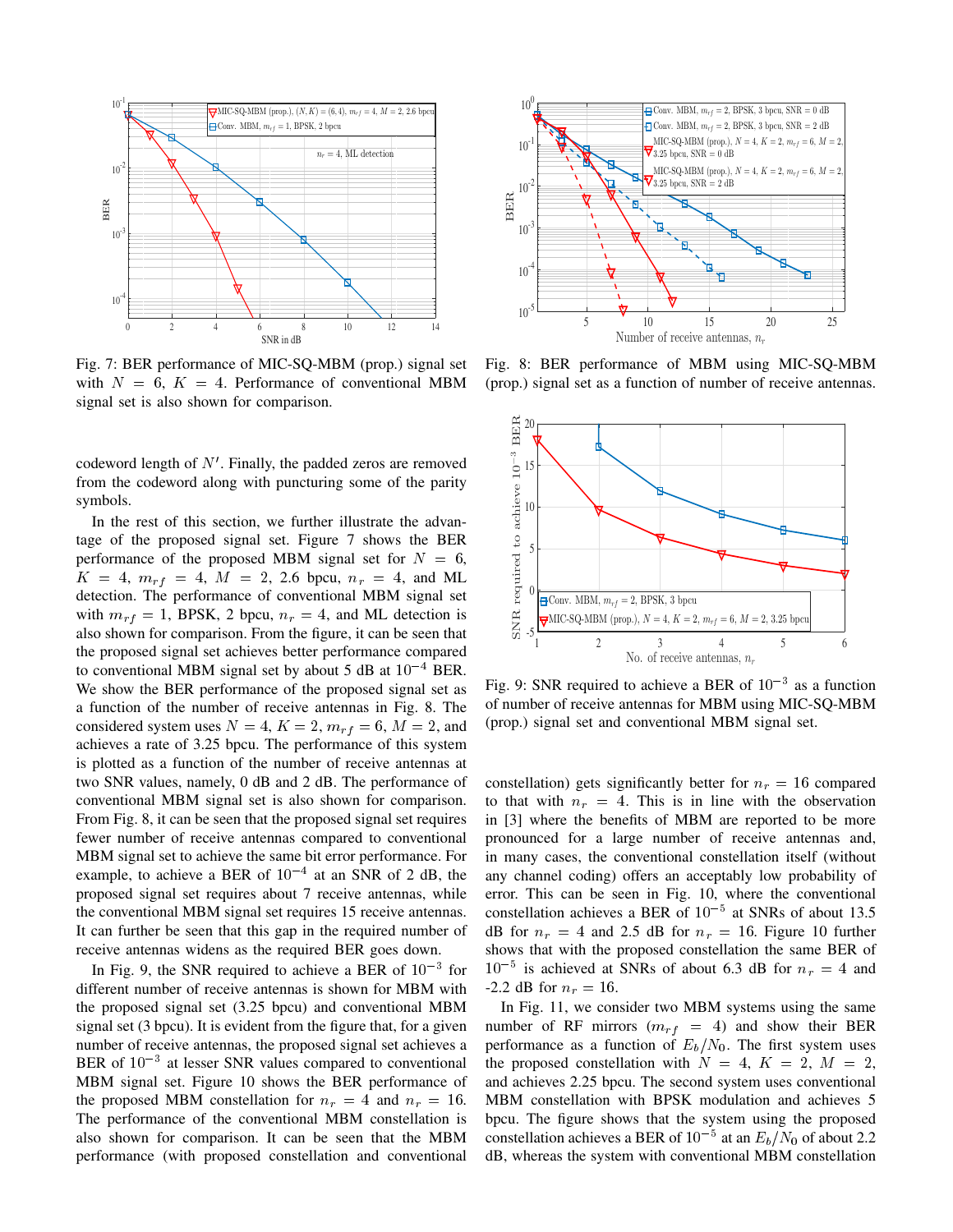

Fig. 10: BER performance of MIC-SQ-MBM (prop.) signal set and conventional MBM signal set with  $n_r = 4$ , 16.



Fig. 11: BER performance comparison as a function of  $Eb/N_0$ between the MBM systems using MIC-SQ-MBM (prop.) constellation and conventional MBM constellation, when both the systems use  $m_{rf} = 4$  RF mirrors.

achieves the same BER at an  $E_b/N_0$  of about 9.6 dB.

Figures 12a and 12b show a BER performance comparison between MBM systems using the proposed constellation and STBC systems. The MBM and STBC systems considered in the figures are closely matched in terms of their achieved rates. The considered system parameters are shown in Figs. 12a and 12b. In Fig. 12a, the MBM system has a rate of 1.75 bpcu and the STBC system has a rate of 1.5 bpcu. In Fig. 12b, the rates of both MBM and STBC systems are 2.25 bpcu. From the figures it can be seen that the MBM systems using the proposed constellation achieve better BER performance compared to the STBC systems. For example, in Fig. 12a, even with a slightly higher rate of 1.75 bpcu, the MBM system performs better by about 1 dB at  $10^{-5}$  BER compared to the STBC system with a rate of 1.5 bpcu. In Fig. 12b, for the same rate of 2.25 bpcu, the MBM system performs better by about 5.5 dB at  $10^{-5}$  BER. It is noted that while the considered STBC systems require  $n_t = 4$  RF chains, the MBM systems



Fig. 12: BER performance comparison between MBM systems using the proposed constellation and STBC systems.

#### VI. CONCLUSIONS

Fig. 13. BER performance of MIC space and the single MIC space is a single performance of MIC space and the single RF chain. The space of MIC space and the space of MIC space and the space of MIC space and the space of MI We considered the problem of efficient constellation/signal set design for media-based modulation, and showed that block codes and squaring construction can be effectively used to design MBM signal sets with good distance properties. The proposed design approach was shown to result in MBM signal sets with good distance properties and bit error performance. Numerical and simulation results showed that the proposed MBM signal set can lead to significant advantages in terms of SNR and number of receive antennas compared to conventional MBM signal set. Through analysis and validating simulations we established that the asymptotic diversity order of the proposed signal set is the same as that of conventional MBM signal set. However, an interesting observation is that in the low-to-medium SNR regime, the proposed signal set was found to achieve a much higher diversity slope compared to that of conventional MBM signal set. This has resulted in significant SNR gains (e.g., 7 dB gain at  $10^{-5}$  BER) compared to conventional MBM signal set. We note that the ML detection complexity grows exponentially with the block size N and hence exhaustive search becomes infeasible for large block sizes. The structured sparsity in the proposed constellation and the trellis structure of the non-zero symbols obtained by squaring construction can be exploited to design